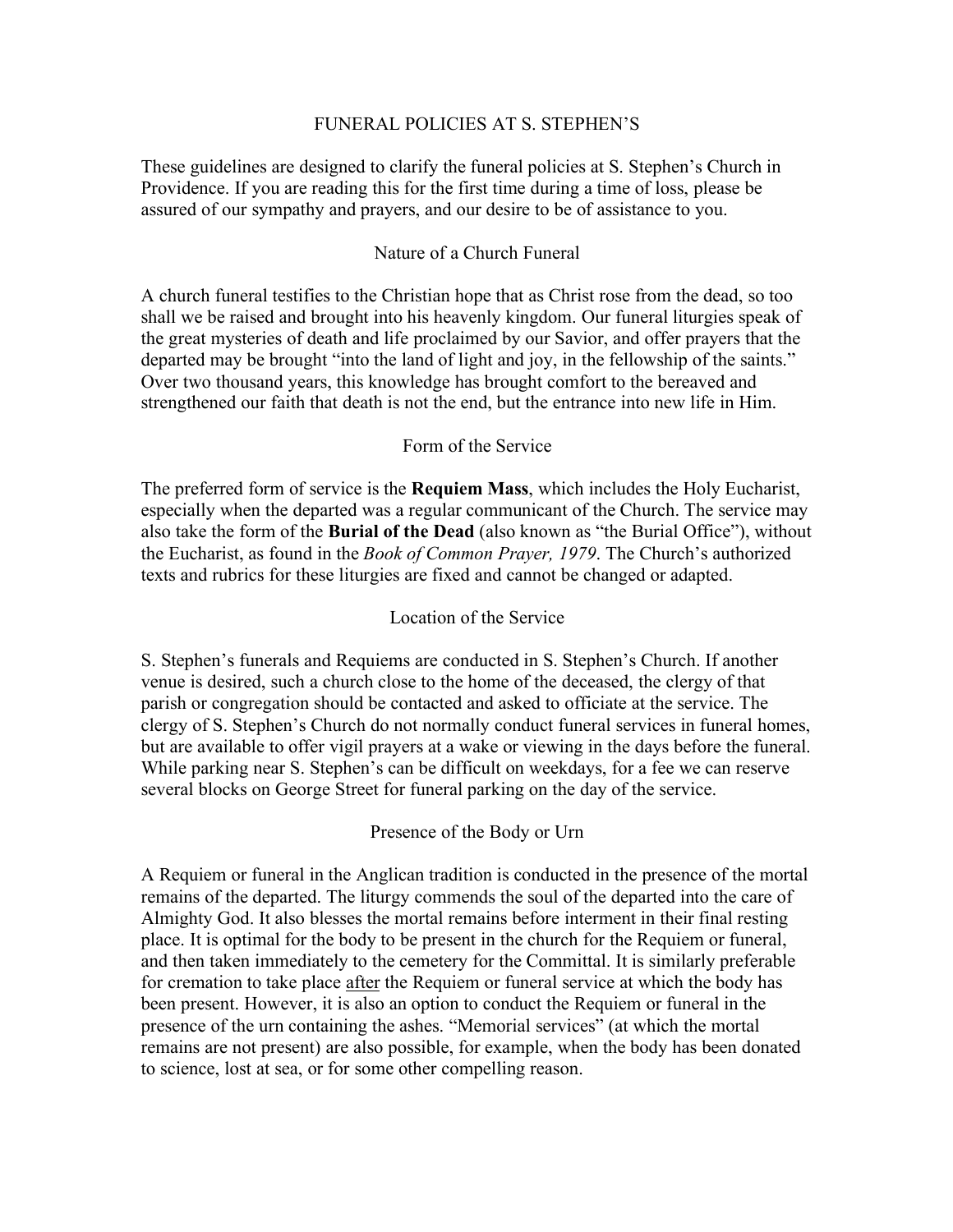# Eulogies and Homilies

The focus of funeral services in the Anglican tradition is the Christian hope of the Resurrection of the dead. Eulogies – which focus on the past life, virtues, and achievements of the departed – are not part of the rite. However, one or more eulogies may be offered in the church when the congregation has gathered before the liturgy formally begins. In all cases, the officiating clergy will offer a homily or sermon at the appointed place in the liturgy.

### Music

The Organist and Choirmaster of S. Stephen's Church is in charge of the music at funerals, and all requests for musical selections are subject to his approval. Participation by guest soloists and musical performers is at his invitation. Only hymns from the Episcopal Church's authorized hymnals are permitted. Musical selections for choral or solo performance must be of a suitably sacred character. (Hymns are not normally recommended unless a choir is present to lead the singing.)

### Participants in the Liturgy

Participation in the service by visiting clergy, readers, eulogists, servers, ushers, etc., is at the invitation of the parish clergy. Those arranging the funeral should discuss their wishes with the parish clergy as far in advance as possible. Please do not spring requests for lastminute changes or additions on the day of the service. The officiating clergy have the responsibility of determining the suitability of proposed participants, inviting them to participate, and assigning their duties.

### Role of the Parish Clergy

The parish clergy are responsible for offering comfort and support to the bereaved. They do this, in the first instance, by guiding the bereaved through the Church's rites where the Gospel can be heard with clarity and healing power. The clergy will assist those arranging the funeral in understanding the available options in the Church's liturgies. As custodians of the traditions and customs of Christian burial, the parish clergy have the final decision on all questions regarding the form, ritual, and ceremonial of the liturgy.

*"O Lord Jesus Christ, Son of the living God, we pray thee to set thy passion, cross, and death between thy judgment and our souls, now and in the hour of our death. Give mercy and grace to the living, pardon and rest to the dead, to thy holy Church peace and concord, and to us sinners everlasting life and glory; who with the Father and the Holy Spirit livest and reignest, one God, now and for ever.* Amen*."*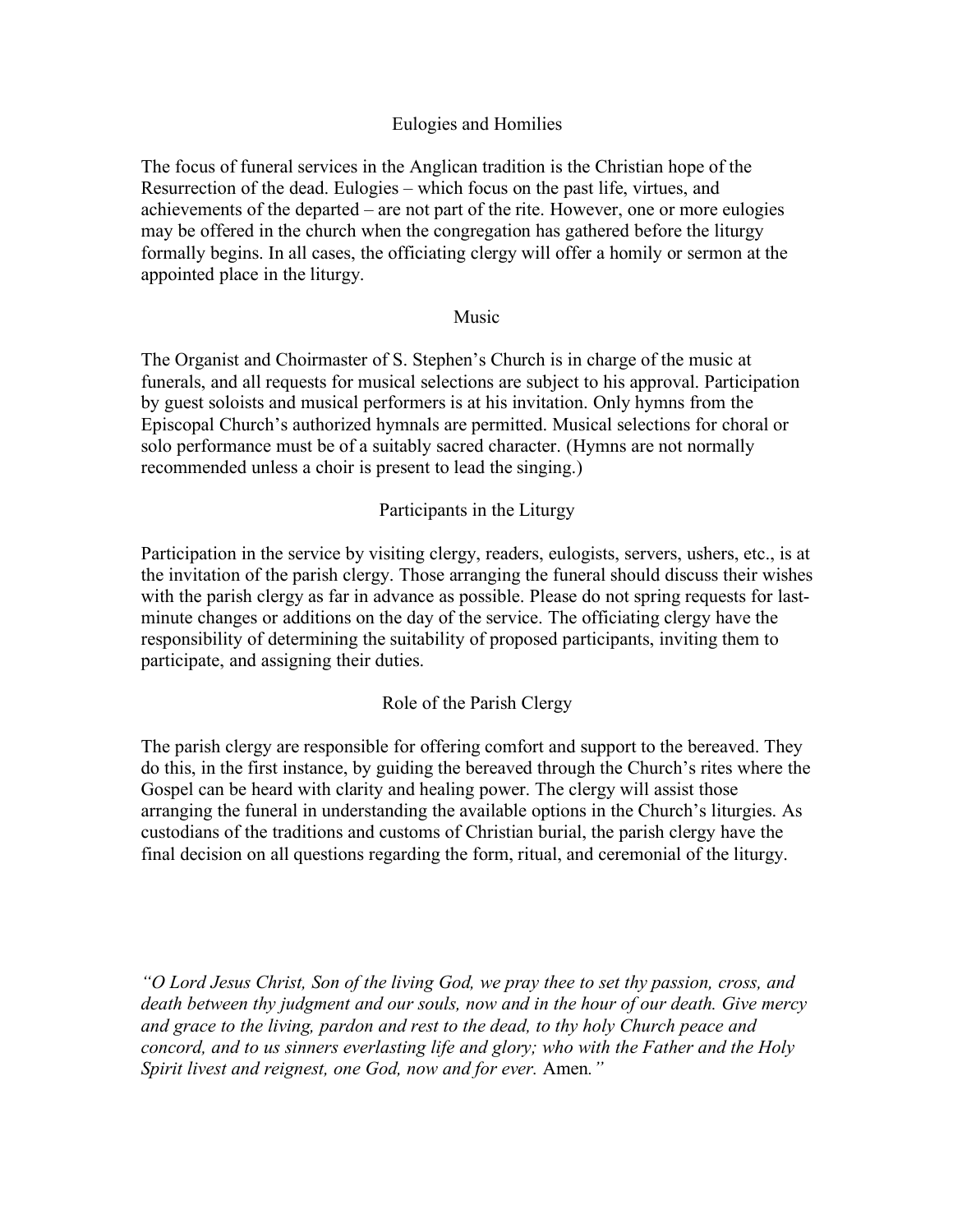S. Stephen's Church in Providence

REQUEST FOR FUNERAL SERVICE

FULL NAME OF DECEASED:

DATE OF BIRTH: \_\_\_\_\_\_\_\_\_\_\_\_\_\_\_\_\_\_\_\_\_\_\_\_\_ DATE OF DEATH: \_\_\_\_\_\_\_\_\_\_\_\_\_\_\_\_\_\_\_\_\_\_\_\_

LAST ADDRESS: **with a set of the set of the set of the set of the set of the set of the set of the set of the set of the set of the set of the set of the set of the set of the set of the set of the set of the set of the se** 

\_\_\_\_\_\_\_\_\_\_\_\_\_\_\_\_\_\_\_\_\_\_\_\_\_\_\_\_\_\_\_\_\_\_\_\_\_\_\_\_\_\_\_\_\_\_

TYPE OF SERVICE REQUESTED (PLEASE CHECK ONE):

\_\_\_\_ REQUIEM MASS (WITH EUCHARIST)

\_\_\_\_ BURIAL OFFICE (WITHOUT EUCHARIST)

PROPOSED DATE AND TIME OF SERVICE:  $\blacksquare$ 

BURIAL / CREMATION ARRANGEMENTS (PLEASE CHECK ONE)

- \_\_\_\_ SERVICE WITH BODY PRESENT IN CHURCH, FOLLOWED BY BURIAL / CREMATION
- \_\_\_\_ SERVICE FOLLOWING CREMATION, WITH URN PRESENT IN CHURCH
- \_\_\_\_ "MEMORIAL SERVICE" WITHOUT BODY OR URN PRESENT (PLEASE BE PREPARED TO DISCUSS CIRCUMSTANCES MAKING THIS NECESSARY)

PERSON IN CHARGE OF FUNERAL ARRANGEMENTS:

NAME: \_\_\_\_\_\_\_\_\_\_\_\_\_\_\_\_\_\_\_\_\_\_\_\_\_\_\_\_\_\_\_\_\_\_\_\_\_\_\_\_\_\_\_\_\_

\_\_\_\_\_\_\_\_\_\_\_\_\_\_\_\_\_\_\_\_\_\_\_\_\_\_\_\_\_\_\_\_\_\_\_\_\_\_\_\_\_\_\_\_\_\_\_\_\_\_\_

\_\_\_\_\_\_\_\_\_\_\_\_\_\_\_\_\_\_\_\_\_\_\_\_\_\_\_\_\_\_\_\_\_\_\_\_\_\_\_\_\_\_\_\_\_\_\_\_\_\_\_

RELATIONSHIP TO DECEASED: \_\_\_\_\_\_\_\_\_\_\_

CONTACT INFORMATION (ADDRESS, PHONE, EMAIL):

I CERTIFY THAT I AM AUTHORIZED TO REPRESENT THE FAMILY AND ESTATE OF THE DECEASED IN ARRANGING THE FUNERAL. I HAVE RECEIVED THE DOCUMENT "FEES AND COSTS ASSOCIATED WITH A FUNERAL AT S. STEPHEN'S." I HAVE READ THE DOCUMENT "FUNERAL POLICIES AT S. STEPHEN'S," AND AGREE TO THE STANDARDS SET FORTH THEREIN.